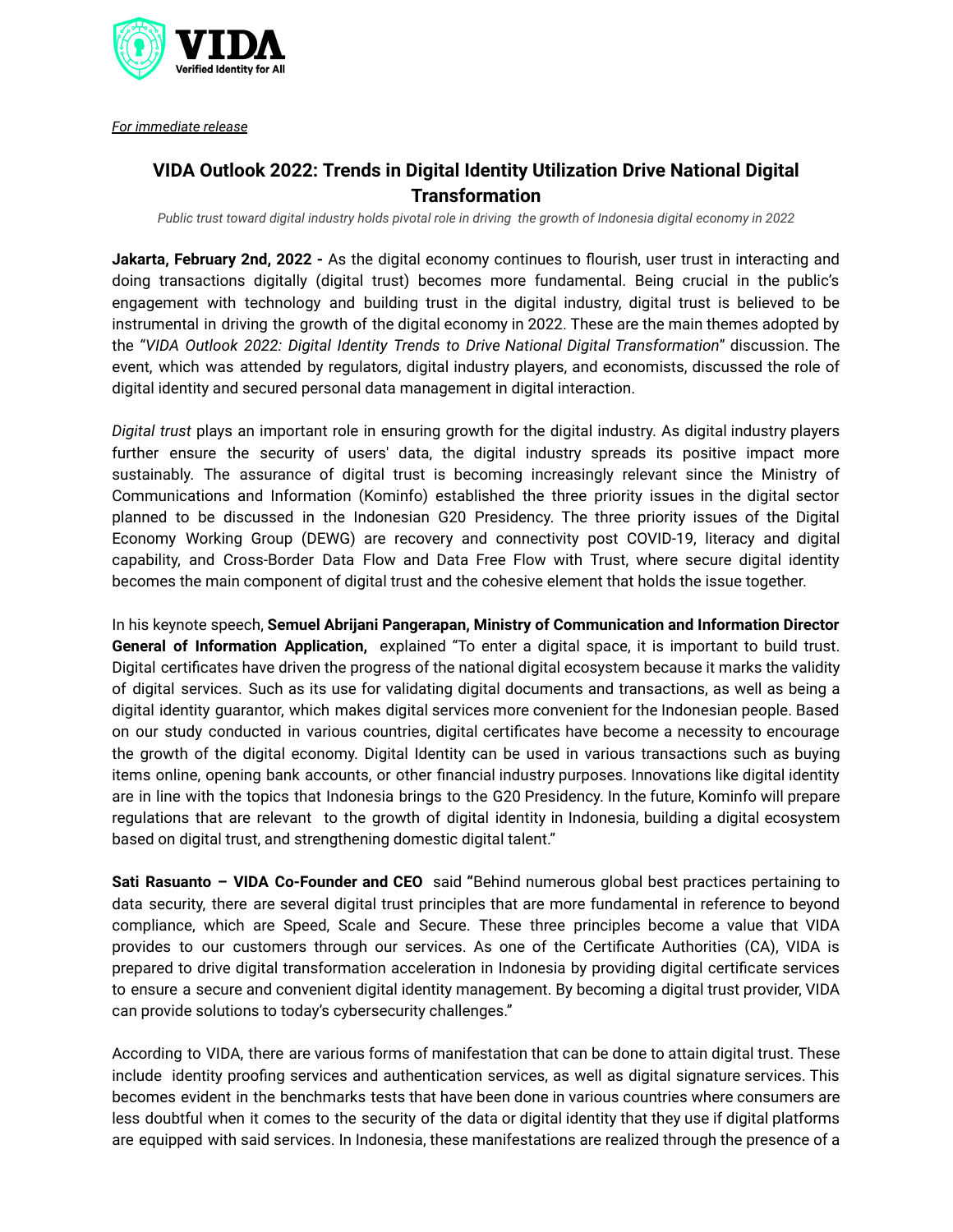

CA, which provides verification, authentication, and digital signature services. This has been regulated through Government Regulation (GR) no. 71/2019.

**Sati added** "Digital certificates can help accelerate the national digital transformation and create digital identity - making it more secure and legally binding, and this applies to digital signatures as well. Based on digital trust manifestation, VIDA offers borderless experience with world-class biometric technology that is equipped with identity verification and authentication services, access management, and certified digital signatures, which is useful in supporting our business partners to grow their businesses in a faster, more efficient manner. Thanks to our various digital certificate-based products, VIDA has become a trusted partner for digital ecosystem entities in protecting users' digital identity."

Consumer trust towards the digital industry helps shape their interest in continuing to use services from a company. One of the visible examples is the digital bank phenomenon, where a prerequisite for using the services is a secure online verification. To add to the list, the user onboarding process and credit score calculations that speed up loan approvals are examples of how digital trust supports business growth.

Digital industry representative, **Vince Iswara, DANA CEO & Co-Founder** added, "Building digital trust has been our commitment as a digital finance service platform. Our commitment is in line with our pillars which are trusted, friendly, and accessible. On that note, we continue to maintain the trust of our users and partners by providing layered security guarantees through our innovative technology. For example, DANA implemented a zero data sharing policy, risk mitigation through risk engines, adopting International standard systems such as ISO 27001:2013 certification and PCI-DSS, and provides 100% security of transaction guarantee with DANA Protection. By encouraging the growth of digital trust, DANA is hoping that there will be an acceleration of digital financial inclusion for all Indonesian people, in line with the Government's plan at the G20, to bring an inclusive, people-centered, eco-friendly and sustainable digital economy."

**Bhima Yudhistira - Economist and Center of Economic and Law Studies (CELIOS) Director** explained, "We believe that digital transformation trends and growth of digital economy that occurred during the COVID-19 pandemic will persist and transform into a new economy in 2022. However, in addition to the added value provided for the Indonesian economy, digital technology relies heavily on the trust of the public and consumers in terms of security. Digital security issues such as digital data breach remain a threat amid the acceleration of digital transformation that is taking place. For this reason, secure digital economic growth is highly crucial for Indonesia to get through the recovery phase. The existence of digital trust providers, such as VIDA, becomes the much-needed solution as it guarantees digital trust for both the consumer and the digital economy."

\*\*\*

## **About PT Indonesia Digital Identity (VIDA)**

PT Indonesia Digital Identity (VIDA) is a licensed Certificate Authority (CA) under the Indonesian Ministry of ICT, authorized to issue digital certificates that can be applied for digital signatures and web authentication. Established in 2018, VIDA is a digital identity network leveraging multi-factor authentication, digital signatures, and verified identities. VIDA applies world-class data security standards, including Public Key Infrastructure, facial recognition, and endpoint security to provide comprehensive cyber security solutions.

VIDA is also listed as an Digital Financial Innovation (Inovasi Keuangan Digital / IKD) - eKYC cluster that is registered with the OJK. The products and solutions offered by VIDA can be adopted by various sectors and industries, including the financial services industry to make it easier to verify direct customers. VIDA also believes in instilling digital trust among its users and by virtue, thus, the company has been registered under the OJK regulatory sandbox.

VIDA also applies world-class technology standards that are certified and recognized internationally and is already passing audits and receiving both local and global certifications. In Indonesia, the company became the first Certificate Authority (CA) that obtained